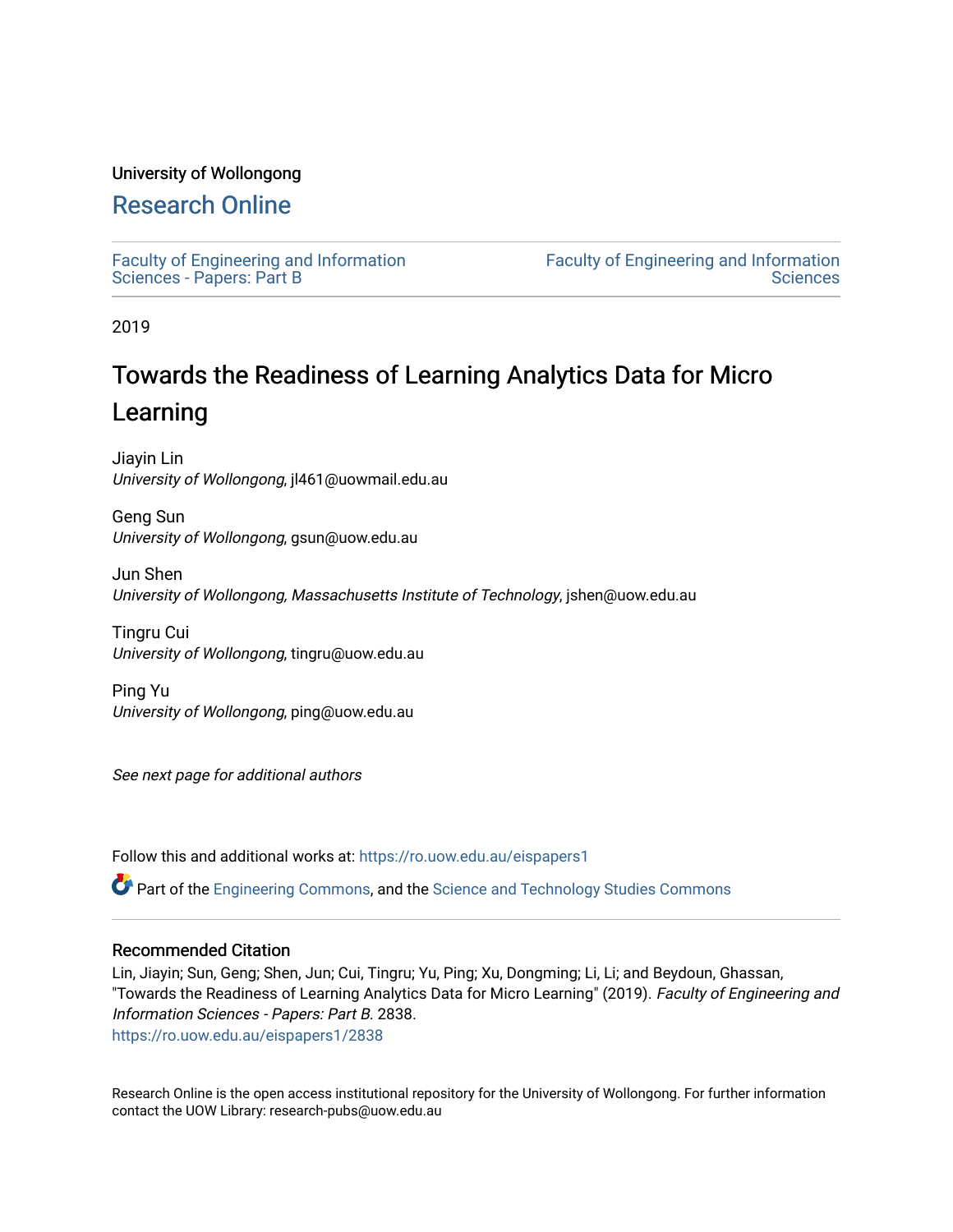## Towards the Readiness of Learning Analytics Data for Micro Learning

## **Abstract**

With the development of data mining and machine learning techniques, data-driven based technologyenhanced learning (TEL) has drawn wider attention. Researchers aim to use established or novel computational methods to solve educational problems in the 'big data' era. However, the readiness of data appears to be the bottleneck of the TEL development and very little research focuses on investigating the data scarcity and inappropriateness in the TEL research. This paper is investigating an emerging research topic in the TEL domain, namely micro learning. Micro learning consists of various technical themes that have been widely studied in the TEL research field. In this paper, we firstly propose a micro learning system, which includes recommendation, segmentation, annotation, and several learning-related prediction and analysis modules. For each module of the system, this paper reviews representative literature and discusses the data sources used in these studies to pinpoint their current problems and shortcomings, which might be debacles for more effective research outcomes. Accordingly, the data requirements and challenges for learning analytics in micro learning are also investigated. From a research contribution perspective, this paper serves as a basis to depict and understand the current status of the readiness of data sources for the research of micro learning.

## **Disciplines**

Engineering | Science and Technology Studies

## Publication Details

Lin, J., Sun, G., Shen, J., Cui, T., Yu, P., Xu, D., Li, L. & Beydoun, G. (2019). Towards the Readiness of Learning Analytics Data for Micro Learning. Lecture Notes in Computer Science, 11515 66-76. San Diego, United States International Conference on Services Computing

## Authors

Jiayin Lin, Geng Sun, Jun Shen, Tingru Cui, Ping Yu, Dongming Xu, Li Li, and Ghassan Beydoun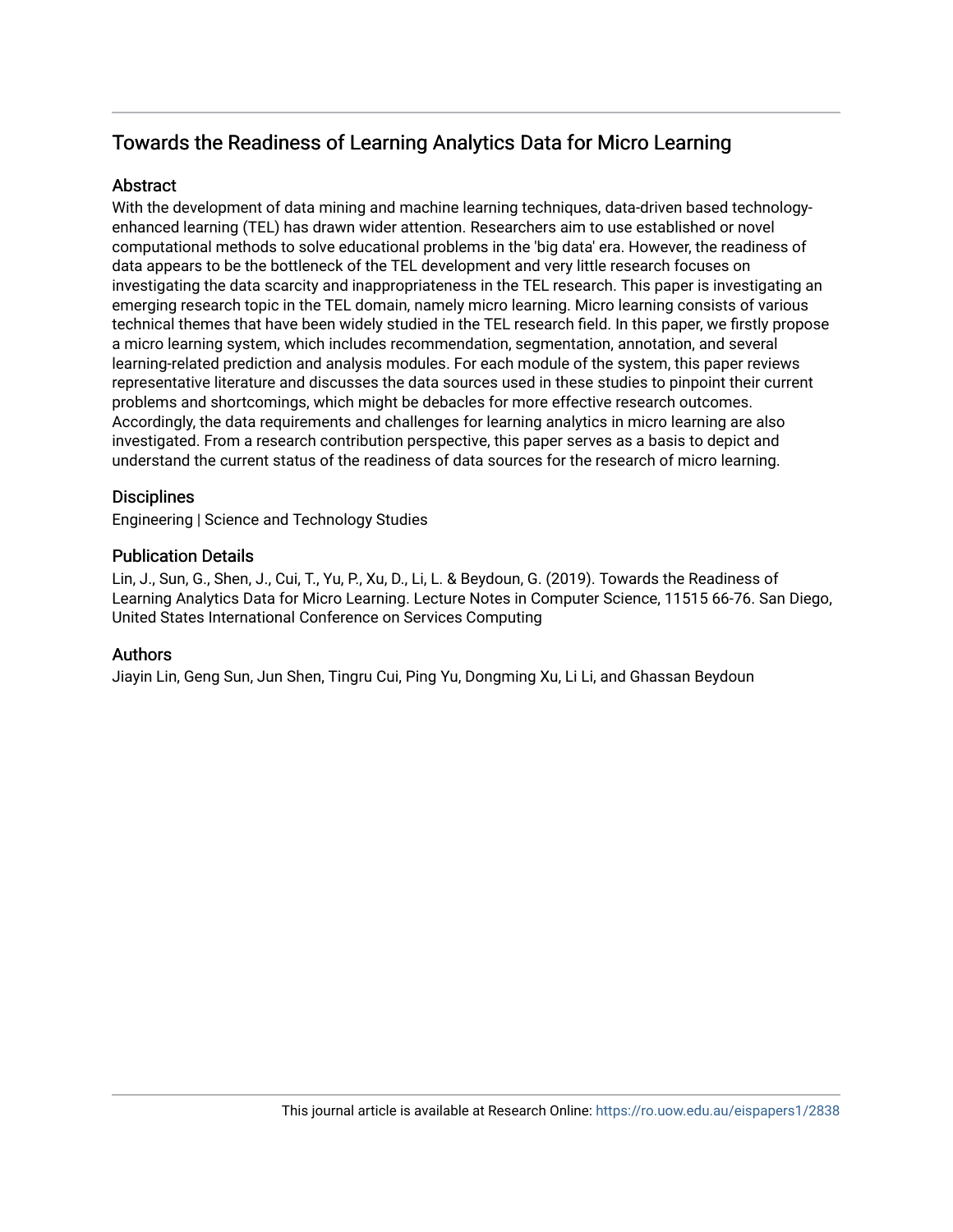## **Towards the Readiness of Learning Analytics Data for Micro Learning**

Jiayin Lin<sup>1</sup>, Geng Sun<sup>1</sup>, Jun Shen<sup>1,2</sup>, Tingru Cui<sup>1</sup>, Ping Yu<sup>1</sup>, Dongming Xu<sup>3</sup>, Li Li<sup>4</sup>, Ghassan Beydoun<sup>5</sup>

<sup>1</sup>School of Computing and Information Technology, University of Wollongong, Wollongong, Australia

2Research Lab of Electronics, Department of EE and CS, Massachusetts Institute of Technology, Cambridge, USA

<sup>3</sup>UQ Business School, The University of Queensland, Brisbane, Australia <sup>4</sup>Faculty of Computer and Information Science, Southwest University, Chongqing, China

<sup>5</sup>School of Information System and Modelling, University of Technology Sydney, Sydney, Australia

jl461@uowmail.edu.au, {gsun, jshen, tingru, ping}@uow.edu.au, d.xu@business.uq.edu.au, [lily@swu.edu.cn,](mailto:lily@swu.edu.cn) ghassan.beydoun@uts.edu.au

**Abstract.** With the development of data mining and machine learning techniques, data-driven based technology-enhanced learning (TEL) has drawn wider attention. Researchers aim to use established or novel computational methods to solve educational problems in the 'big data' era. However, the readiness of data appears to be the bottleneck of the TEL development and very little research focuses on investigating the data scarcity and inappropriateness in the TEL research. This paper is investigating an emerging research topic in the TEL domain, namely micro learning. Micro learning consists of various technical themes that have been widely studied in the TEL research field. In this paper, we firstly propose a micro learning system, which includes recommendation, segmentation, annotation, and several learning-related prediction and analysis modules. For each module of the system, this paper reviews representative literature and discusses the data sources used in these studies to pinpoint their current problems and shortcomings, which might be debacles for more effective research outcomes. Accordingly, the data requirements and challenges for learning analytics in micro learning are also investigated. From a research contribution perspective, this paper serves as a basis to depict and understand the current status of the readiness of data sources for the research of micro learning.

**Keywords:** Micro Learning, Learning Analytics, Machine Learning, Data Mining, Data Insufficiency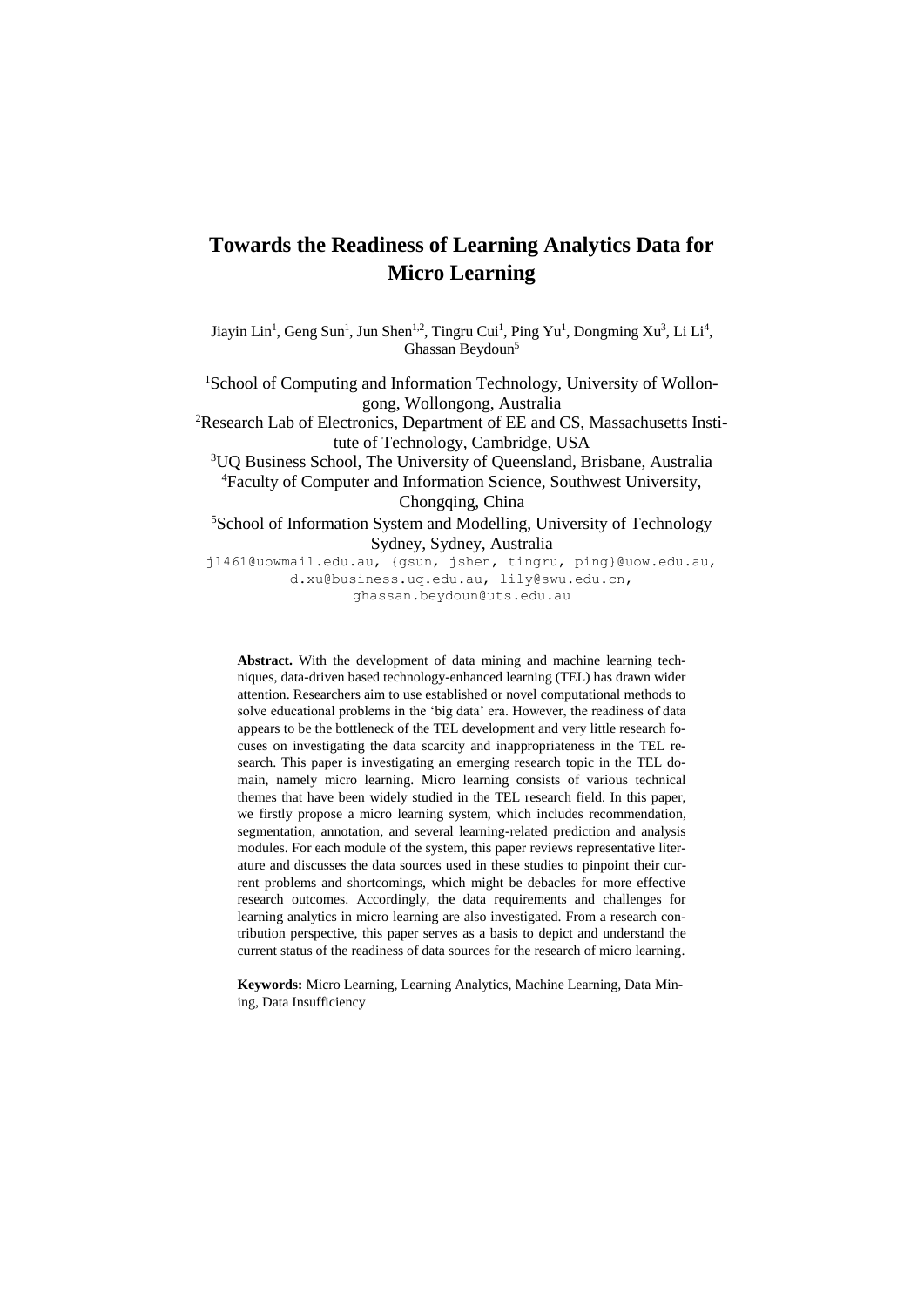### **1 Introduction**

The rapid evolution of technologies and the changes in people's lifestyle make technology-enhanced learning (TEL) become a hot topic in recent years. In the context of big data, despite the technical difficulties, data problem is an obvious obstacle for the development of TEL research. As most models are driven by data, sufficient, consistent and complete data is the fundamental factor for system design, model construction, and evaluation for learning analytics. Learning analytics (LA) conventionally involves the evaluation, collection, analysis and reporting of data about learners and their contexts, for the purpose of understanding and optimising learning and environments which it occurs [1]; LA becomes increasingly important when the hype of big data and artificial intelligence are more and more distilled into the education sector.

Among research topics in the TEL area, a notable term, micro learning, represents a novel educational service, which provides users with small chunks of personalized learning materials [2]. Such service aims to enable learning activities being carried out by effectively making use of users' fragmented time, and this service can be applied to different online learning platforms such as traditional learning management system (LMS) and MOOC. We refer to the whole integrated processing flow of a micro learning service as a micro learning system. Micro learning is a representative interdisciplinary research topic, which is promoted by data mining and machine learning and consists of various technical topics such as recommendation, resource fragmentation, content analysis, and prediction.

In this paper, we focus on discussing the vital application stages that involve LA, and the data requirements and challenges for micro learning. It should be clarified that the strict definition of LA is beyond the scope of this paper. As this paper particularly reviews a portion of representative prior studies, we have left the systematic literature review of the data requirements and challenges as an opportunity for expanded future work. The remainder of this paper is organized as follow. In Section 2, before discussing the details of the data sources that used in each processing stage or various LA tasks, we first describe the structure and the key components of our proposed micro learning system. We discuss several representative segmentation and annotation studies and the data sources used in literature in Section 3. The data sources used in the recommendation, prediction, and analysis tasks are discussed in Sections 4 and 5. In Section 6, we summarize the data requirements and challenges for the micro learning research. This paper is concluded in Section 7.

## **2 Micro Learning System**

As aforementioned, the provision of micro learning is an online educational service, which aims to utilize users' fragmented spare time and offer users small pieces of personalized learning materials. To realize this online service, the system requires several components for learning material preparation and personalized decisionmaking. Based on the service requirements, a micro learning system consists of three core parts (i.e., non-micro learning material segmentation, learning material annota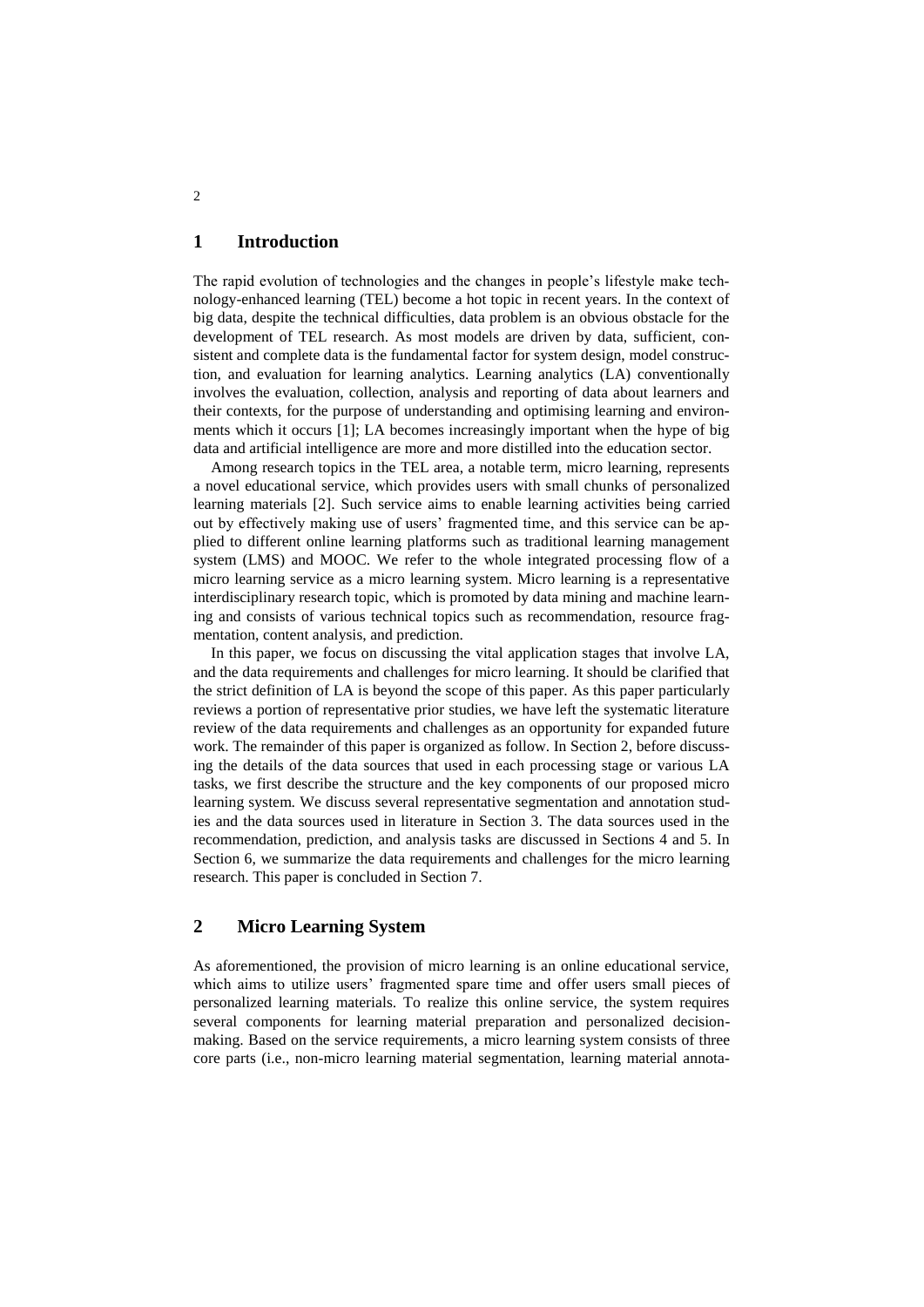tion, and learning material recommendation) and several prediction and analysis modules, which work together to provide a complete personalized online learning service. In this section, before diving into the details of the data readiness of micro learning, we firstly outline the typical structure of a micro learning system and the data flow of this system, as shown in Figure 1.



**Fig. 1.** The Structure and the Data Flow of the Proposed Micro Learning System.

#### **2.1 Pre-processing Model**

On many online learning platforms such as LMSs, the duration of consuming a learning material is longer than 15 minutes [2]. For a micro learning service, non-micro learning materials are logically segmented into coherent knowledge points prior to be delivered to learners. After the segmentation process, an annotation step is required to make learning resources both machine understandable and human understandable, to overcome the lack of interpretability of the micro learning resources. As discussed in many studies [3, 4], proper annotation, indexing, or tagging are essential for the retrieval, recommendation, and reuse of resources.

#### **2.2 Recommendation and Prediction Models**

The recommendation phase is central to a micro learning service, which greatly determines what information will be delivered to the users. In the educational domain, as prior studies [5, 6] point out, with the plethora of online learning resources and increasingly frequent formal and informal learning interactions, users can benefit a lot from services which help them quickly and precisely identify the suitable learning resources. Moreover, in the era of big data, more and more learners demand an intelligent system to help them pick suitable information or filter out the irrelevant one [7].

To realize a comprehensive micro learning service, a system should also involve some intelligent prediction and analysis modules to boost decision-making, such as behaviour prediction and performance prediction. With a large number of users, it is impractical to manually analyse each user's learning history or requirements. The prediction and analysis results, such as a user's knowledge level and the difficulty level of learning material, could enrich the information for the system's decisionmaking processes.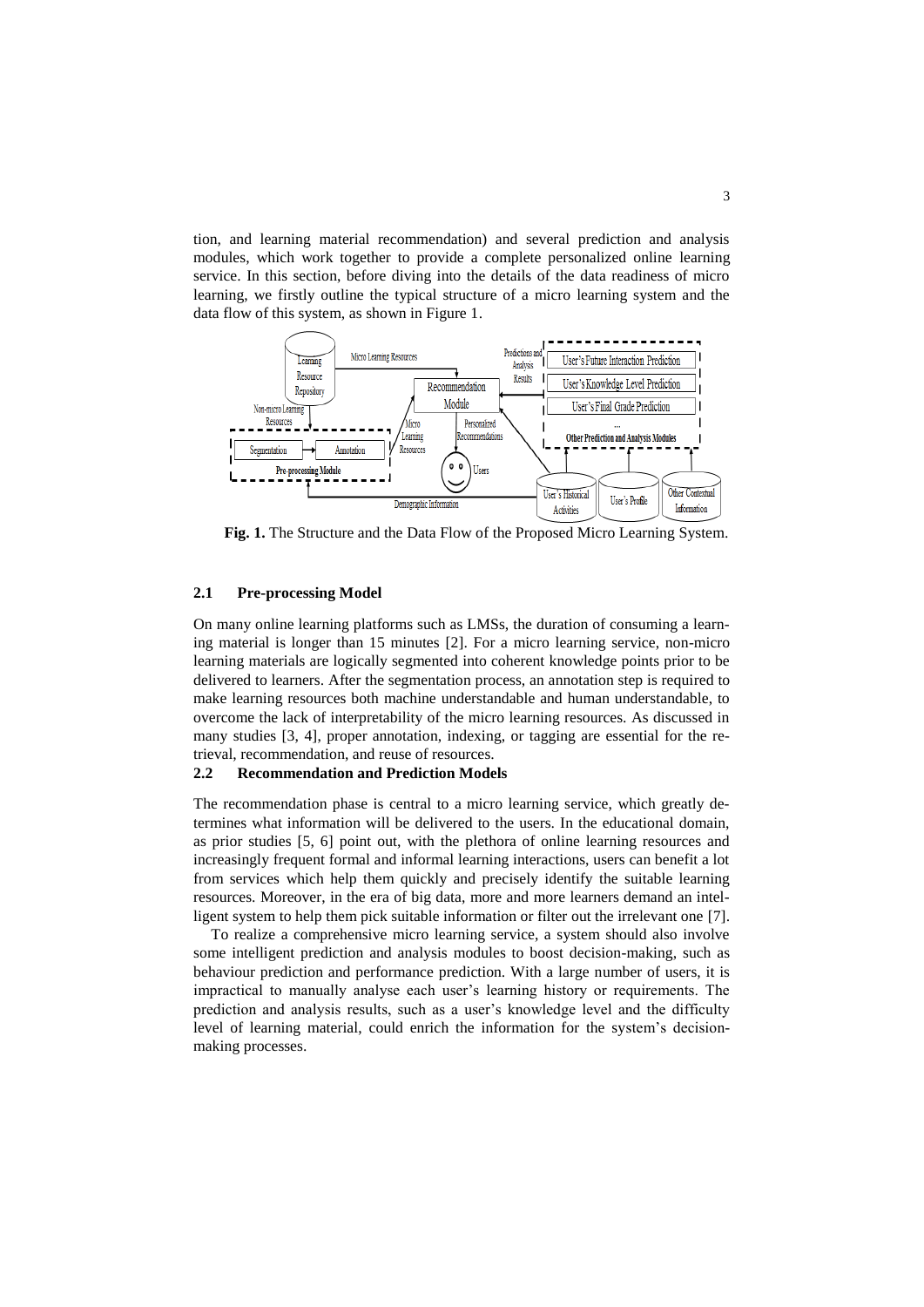### **3 Annotation and Segmentation**

The task for pre-processing is to transform the non-micro learning materials to the micro learning ones, which consists of segmentation and annotation. Segmentation and annotation are mainly driven by the content information of the learning materials; hence, the readiness of the research data is vital for the research on segmentation and annotation.

As many learning materials are in video format, many studies of annotation and segmentation heavily rely on transforming the image and audio information to textual format [3, 8, 9]. Researchers extract textual metadata by applying Optical Character Recognition (OCR) and Automatic Speech Recognition (ASR) on the lecture videos [8]. The experiment in [8] only involves 20 randomly selected lecture videos from different speakers. The study [3] used natural language processing (NLP) techniques to further mine the extracted textual information in assisting the annotation process. The dataset used in this study was related to Objective Oriented Programming in French, but the details and source of this dataset were not given.

Some segmentation or annotation models are based on the users' demographic information. We refer this demography-based method as the 'crowd-wisdom' method. The log file of users' watching interactions of four  $edX<sup>1</sup>$  courses are analysed in the study [10]; the researchers argued that the re-watching peaks of the whole user population might be the crucial knowledge for LA because these peaks of the re-watching point can be used to further identify the boundaries of knowledge points. Another lecture annotation system is proposed in the study [11], but only 21 students were involved. The study [4] proposed a crowd-wisdom based model to integrate annotation results, but only an image dataset [12] was used. A semantic extraction model and a tagging model were proposed in [13] to annotate the online learning resources. However, the data source for model construction and validation was not elaborated in their paper.

#### **4 Recommendation**

Recommender system is a hot topic and has been studied for many years, but in the area of micro learning it is still in the embryonic stage. Insufficient, inappropriate and unknown data sources are the main challenges for the research of micro learning recommendation.

#### **4.1 Insufficient Data Source**

The term 'insufficient data' means the data used in a study can only partially reflect the underlying issues against the context of potentially bigger data, and the experiment result of recommendation might be biased.

The study [7] proposed a hybrid recommendation algorithm, which could reflect the timeliness of a learning procedure, but as few as 30 students were involved in this study. Metadata for Architectural Contents in Europe (MACE) and TravelWell da-

 $\overline{a}$ 

4

<sup>1</sup> https://www.edx.org/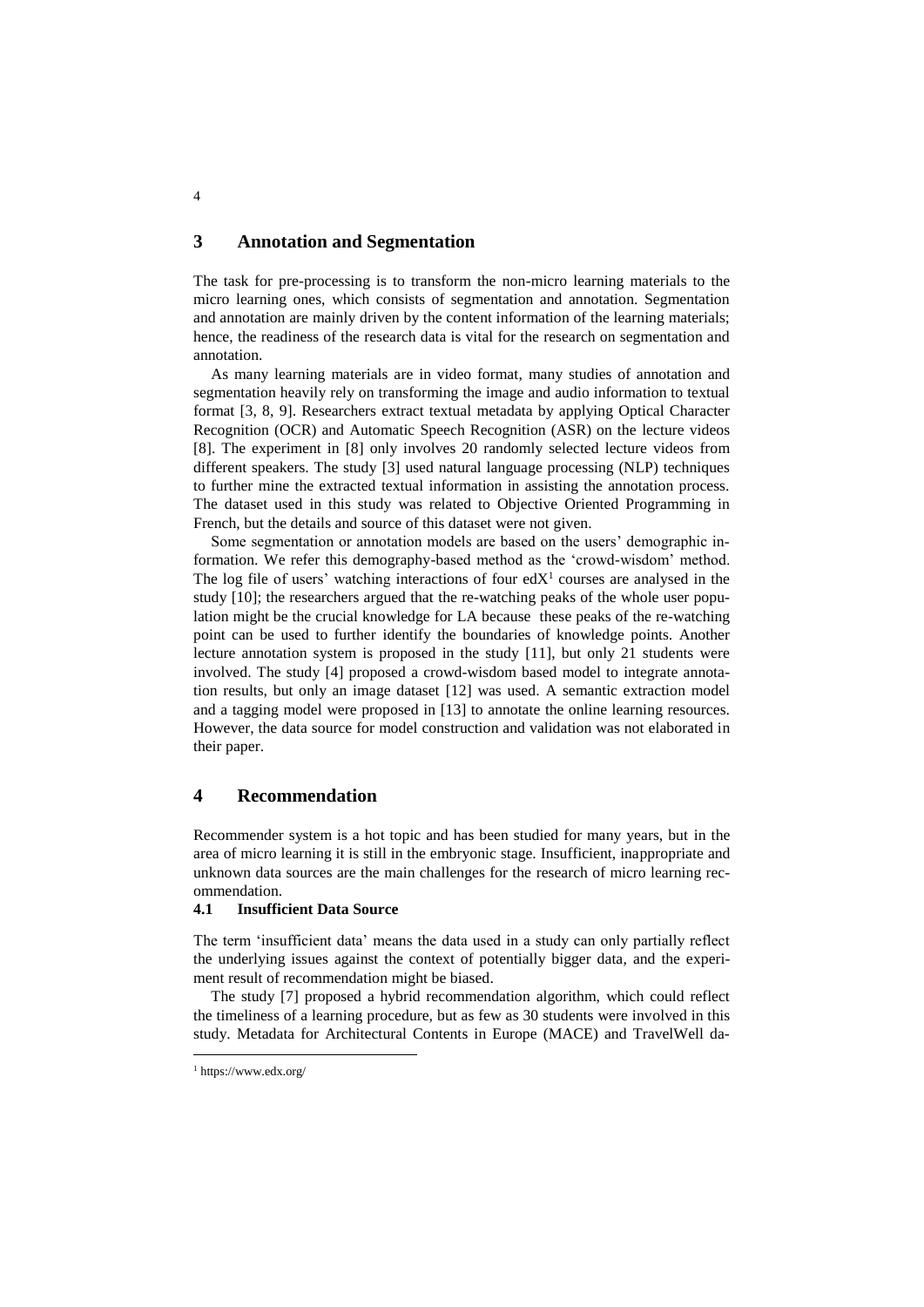tasets were used [14] for training the usage context-boosted recommender system. However, both datasets contain very few users and only a fraction of subjects. One prior study [15] used a convolutional neural network (CNN) to model the latent factors based on the BookCrossing dataset [16]. However, in the e-learning domain, the type of learning materials could be in the format of video, audio, and text, the conventionally trained model was not sophisticated enough for micro learning. The fault tolerance and the capability of self-optimization prompt swarm intelligence and evolutionary computing to be applied in many studies for learning path optimization [17, 18]. However, the sizes of experiments in these study were still defective, as only 80 students were observed [17] and only one chapter of mathematics teaching material was used in [18]. Due to the heterogeneity, insufficient users and/or subjects cannot generally reflect the latent patterns of e-learning scenarios or the whole user population in the real-life micro learning environments.

#### **4.2 User Behaviour Prediction**

User behaviour prediction and analysis are also important for the system's decisionmaking. As discussed in the study [31], the way how a learner may interact is worthwhile to understand in order to provide fine-grained insights into what particular content may be improved for further modification or adaptation of the learning activities. But only investigating one course [28] is inadequate for training and validating the model proposed in [31]. Another prior study [32] suggested that different watching patterns might represent different cognitive levels, where the users' next behaviours and future performance could be predicted by clicking interactions. However, only one course [33] comprising 48 lecture videos was examined by authors.

#### **5 Data Requirements and Challenges**

As discussed in the previous sections, most models involved in the LA systems are datadriven. For a micro learning system, the required data source can be roughly classified into five categories: user' historical learning and interaction records from log files, users' profile and items' content information stored in the relevant databases, and other contextual information captured by the platform and its various plug-ins. The summarization of the utility of the different data types is shown in Table 1.

#### **5.1 Data Requirement for Recommendation**

For a recommender system, users' historical learning activities are indispensable for training and validating the models. In most cases, the information about user's historical activities only exists in the log files and cannot be crawled from online learning platforms or Websites. As discussed in [15], data-driven recommendation methods require extensive historical data, which is difficult to obtain from the e-learning system. A recommending decision should also be made by referencing the contextual information of current learning activity, users' profile, and items' profile. For research purposes, some information components such as the resource descriptions are open to the public and can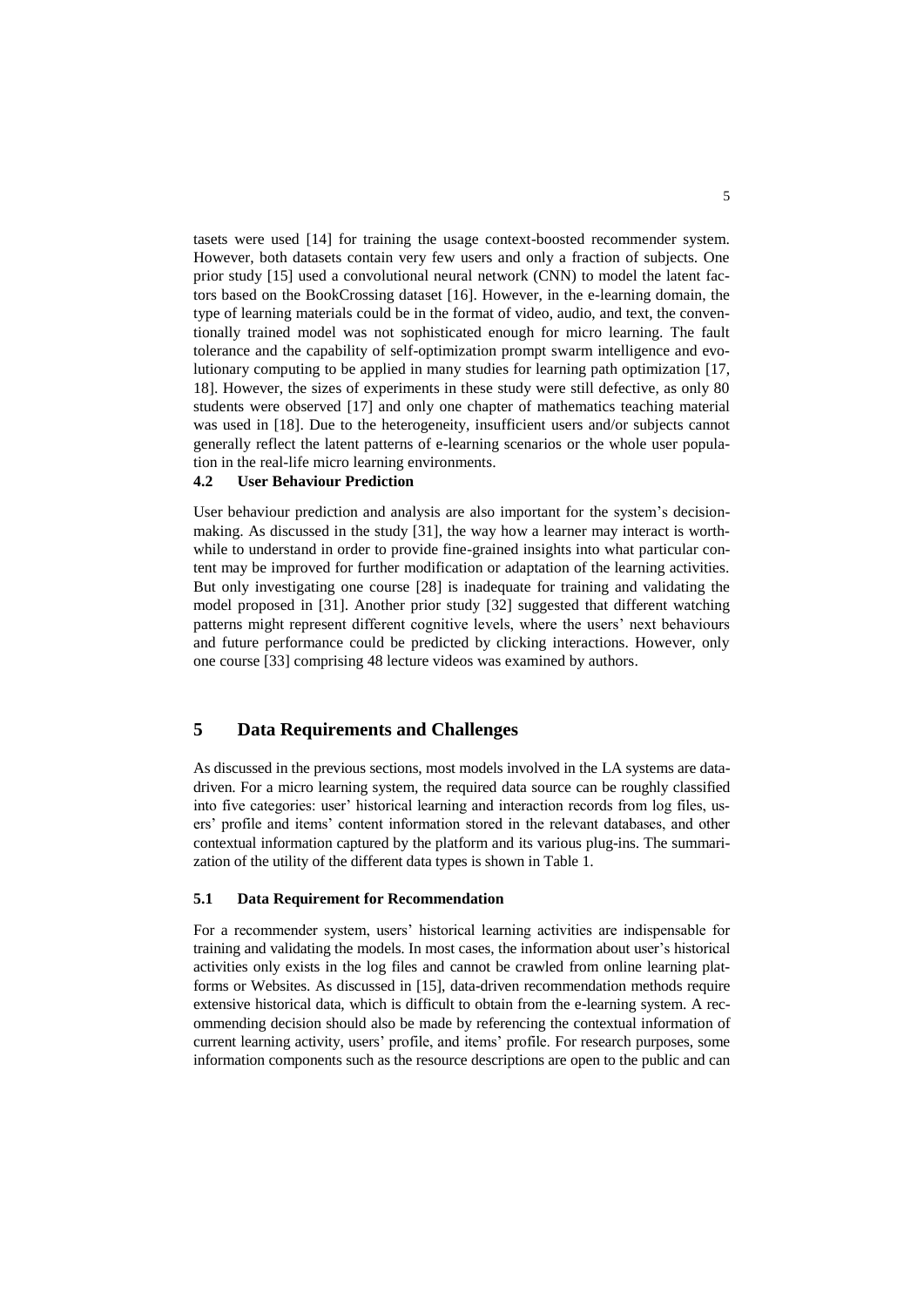| Data Type                                  |                                                       |                  | <b>Utility and Description</b>                                                                                                                                                                                                |
|--------------------------------------------|-------------------------------------------------------|------------------|-------------------------------------------------------------------------------------------------------------------------------------------------------------------------------------------------------------------------------|
| User-Item Rating Matrix (Learning Records) |                                                       |                  | In most cases, users' historical rat-<br>ing is indispensable for constructing a<br>recommender system.                                                                                                                       |
| Content                                    | <b>Textual Information</b><br>Audio/Video Information |                  | Main information sources for seg-<br>mentation and annotation.                                                                                                                                                                |
| Infor-                                     |                                                       |                  |                                                                                                                                                                                                                               |
| mation                                     | Other Metadata                                        |                  |                                                                                                                                                                                                                               |
| User's<br>Interaction                      | Learn-<br>ing Interac-<br>tion                        | Clickstream      | Main information sources for the                                                                                                                                                                                              |
|                                            |                                                       | Comments         | tasks of performance prediction and                                                                                                                                                                                           |
|                                            |                                                       | User's<br>Access | analysis. Various prediction and analy-                                                                                                                                                                                       |
|                                            |                                                       | log              | sis models, such as early prediction                                                                                                                                                                                          |
|                                            | Quiz/Exam Performance                                 |                  | and learning path design, are based on<br>the users' interaction records. Demo-<br>graphic information extracted from<br>users' interaction can also be used to<br>improve the recommendation<br>and<br>segmentation results. |
|                                            | User's Sequential Learning History                    |                  |                                                                                                                                                                                                                               |
| User's Profile                             |                                                       |                  | The main source of the information<br>about user characteristics. Such age<br>and learning interests, which could be<br>used in the user-based collaborative<br>filtering recommender system.                                 |
| Contextual Information                     |                                                       |                  | For the decision making, contextual<br>information is used as supplementary,<br>which could be time, location, or any-<br>thing included in the learning activity.<br>It is the key for a context-aware sys-<br>tem.          |

**Table 1.** The Utility of Different Types of Data

be crawled from the online learning website. However, some information only exists in the log file or can only be captured via extra plug-ins.

#### **5.2 Data Requirements for Pre-processing**

Before the commencement of recommendation, there is a pre-processing stage to get micro learning materials ready and mine the user's relevant information. The segmentation and annotation strategies are mainly based on the content of the learning materials. In addition, some crowd-wisdom based segmentation [10] and annotation [4, 11, 13] models rely on the demographic information about user's historical interactions. Most content information of the learning material is open to the public while the demographic information is not. On the contrary, the vast majority of prediction models and analysis processes are based on the users' historical interaction data such as clickstream, quiz performance and users' comments.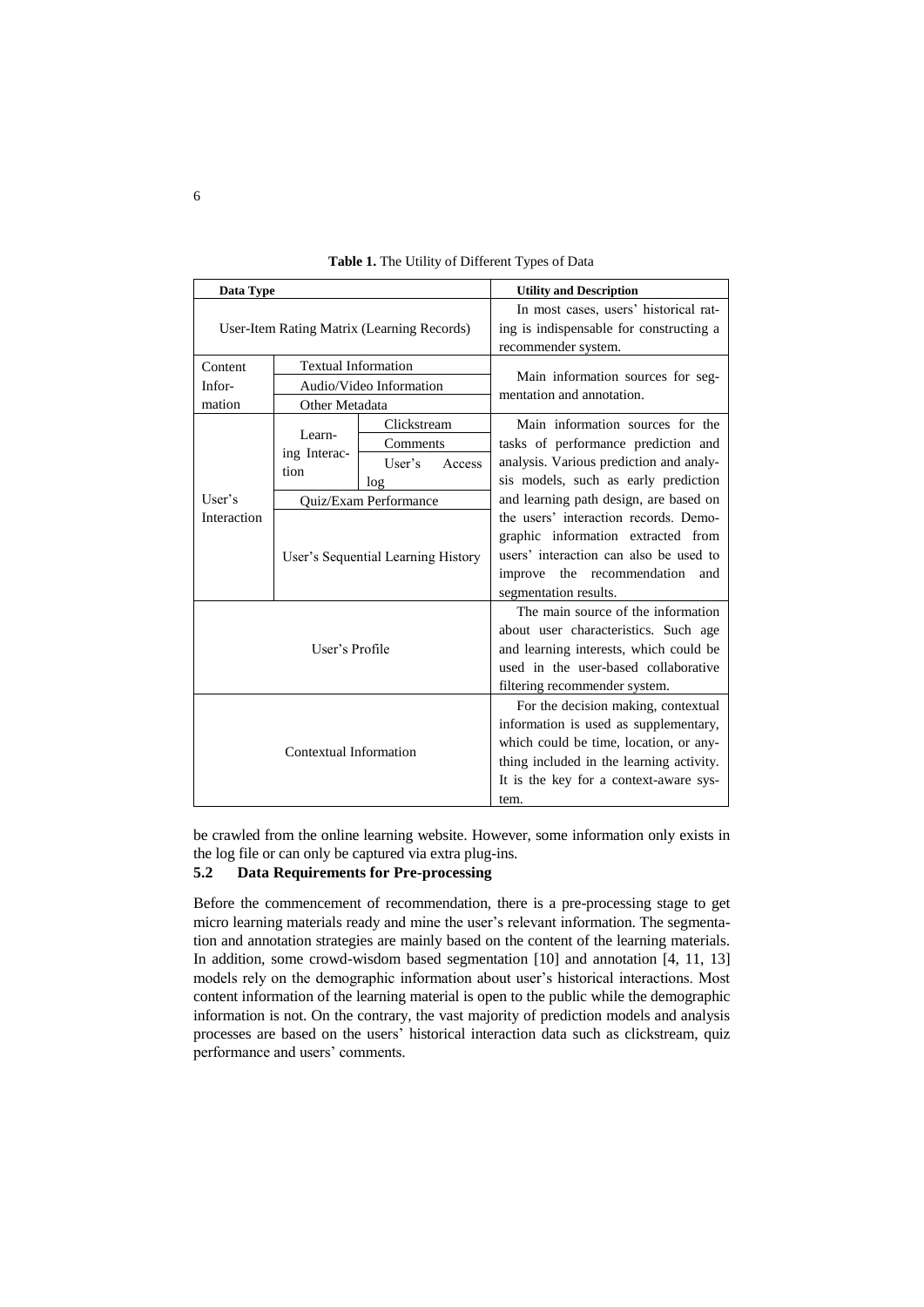**Table 2.** The Problems of Used Datasets.

| Problem of the Da-       | <b>Descriptions</b>                                                    |  |
|--------------------------|------------------------------------------------------------------------|--|
| taset                    |                                                                        |  |
| Insufficient Data [3, 7, | Many research teams can only access and use a fraction of learn-       |  |
| 8, 11, 14, 17, 18, 25-   | ing materials, or only a small number of users or learners are in-     |  |
| 27, 32]                  | volved in the experiments. Many case studies in this field are based   |  |
|                          | on relatively small samples. For the research in the big data context, |  |
|                          | the samples involved in the experiments should be able to cover        |  |
|                          | most cases of the real-life application scenarios                      |  |
| Inappropriate Data [4,   | Due to lack of dataset, some research can only use simulated da-       |  |
| 15, 19, 20]              | taset or the dataset from other domains for experiments. The simu-     |  |
|                          | lated dataset could be problematic, as in most cases we have very      |  |
|                          | little prior knowledge about the data prior to the experiments or      |  |
|                          | data analysis. Furthermore, the dataset from irrelevant domains        |  |
|                          | could misrepresent the real situation.                                 |  |
| Unknown Data             | Many studies do not mention the source or the details of the da-       |  |
| Source [3, 7, 13, 22-    | tasets that they used. A study involving unknown data source make      |  |
| 241                      | itself impossible to be followed and improved by other researchers,    |  |
|                          | which seriously impedes the development of this research area.         |  |

#### **5.3 Current Challenges**

Considering the datasets used in the prior studies, except of non-publicity of the dataset, there are three other main obstacles for the research of micro learning, as summarized in Table 2.

Moreover, the datasets from different sources are isolated. This is not brought to sufficient attention from previous studies. Unlike research in some other domains, which often have standard datasets such as ImageNet<sup>2</sup> for object recognition; due to the vague information of learning resources and different curriculum structures, the datasets from different online learning platforms are isolated, making it challenging for next research to reuse the existing data source. For example, the study [8] captured the textual information from video content, and [14] used the co-occurrence information to boost the collaborative filtering result. The textual information is useful in mining semantic information among the learning resources, which may further boost the recommender system as proposed in the study [14]. However, because of the different sources, these two datasets cannot be fused directly.

Although there are initiatives to push a non-profit sharing of research-oriented MOOC data [34], unfortunately, most data from several learning platforms (e.g., edX and Coursera<sup>3</sup>) are still partially open to researchers, or merely open to their partners. Hence, most research teams can but get access to very limited datasets. Researchers demand more complete and diverse data to drive the decision-making system of the

 $\overline{a}$ 

<sup>2</sup> <http://www.image-net.org/>

<sup>3</sup> https://www.coursera.org/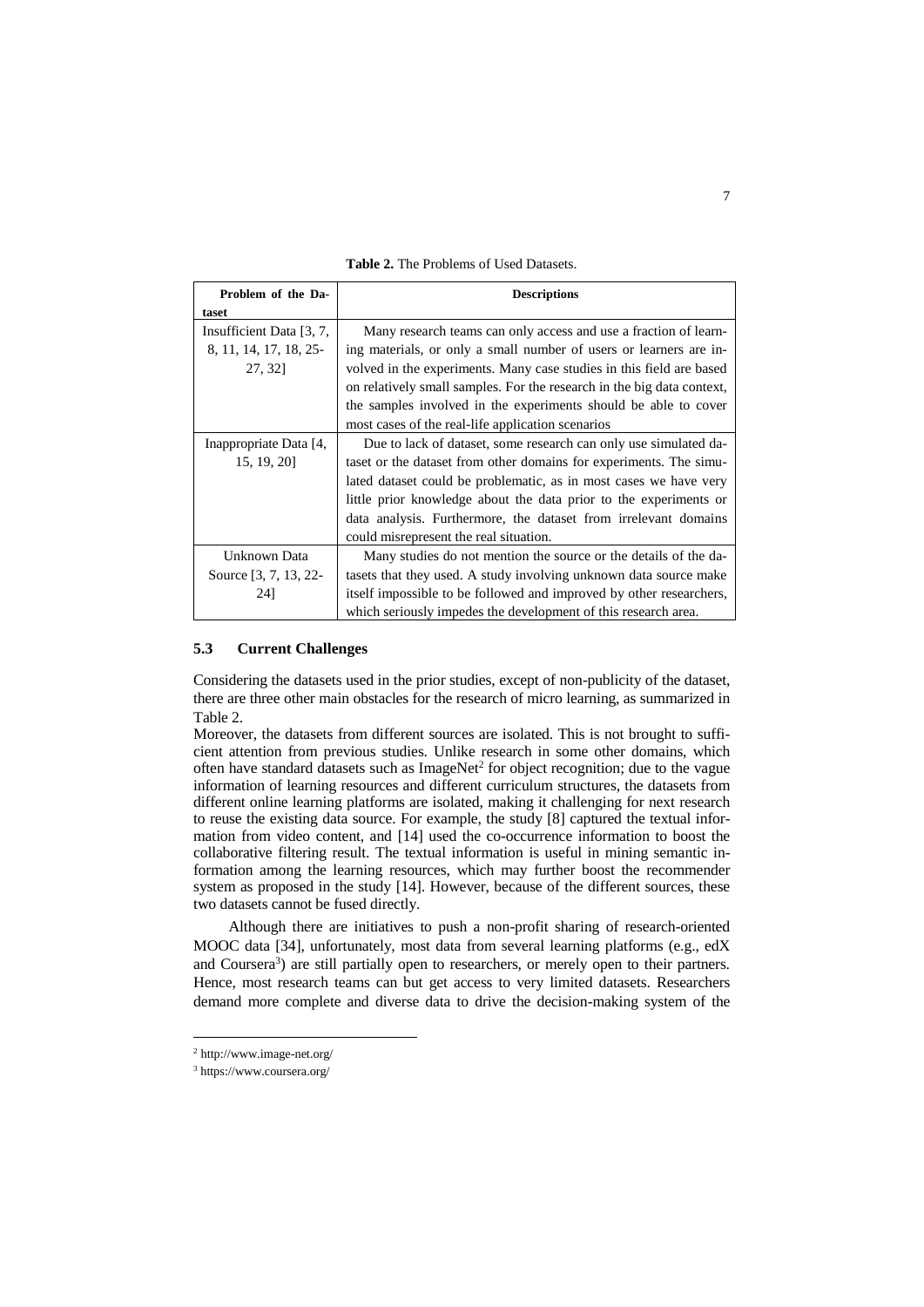online learning service. Hence, effective data fusion is another gap at present and worth for future research.

#### **6 Conclusion and Future Research**

In this paper, we discuss and review different datasets used in the representative prior studies on e-learning. For the different processing stage of a micro learning system, the requirements of the data types vary a lot. User's historical rating of learning materials is an essential factor for constructing a recommender system. However, the segmentation and annotation of learning materials rely on the learning content and the demographic information. Other performance prediction and analysis models are primarily based on the user's historical learning records. As discussed above, insufficiency, inappropriateness, and non-publicity of the datasets, as well as the difficulty of data fusion are the main challenges that we are facing and need to deal with.

As most models involved in the proposed system are data-driven, the idea behinds these optimization and analysis strategies have a significant overlap with the other datadriven research topics in the TEL domain. Even though this paper is under the topic of micro learning, many views derived from discussion and analysis of this paper can be extended to other e-learning related research topics. We expect this paper can also support the future research of other TEL related studies. Furthermore, this paper calls for efforts on the construction of effective public datasets for the research of TEL.

#### **Acknowledgement**

This research has been carried out with the support of the Australian Research Council Discovery Project, DP180101051, and Natural Science Foundation of China, no. 61877051, and UGPN RCF 2018-2019 project between University of Wollongong and University of Surrey.

#### **References**

- [1] R. Ferguson, "The state of learning analytics in 2012: A review and future challenges". Knowledge Media Institute, Technical Report KMI-2012-01, 2012.
- [2] G. Sun, T. Cui, J. Yong, J. Shen and S. Chen, "Mlaas: A cloud-based system for delivering adaptive micro learning in mobile mooc learning". IEEE Transactions on Services Computing, 2018. **11**(2), p. 292-305.
- [3] M. Hendez and H. Achour. "Keywords extraction for automatic indexing of e-learning resources". in Computer Applications & Research (WSCAR), 2014 World Symposium on. 2014. IEEE, p. 1-5.
- [4] X. Du, F. Zhang, M. Zhang, S. Xu and M. Liu. "Research on result integration mechanism based on crowd wisdom to achieve the correlation of resources and knowledge points". in International Conference on Innovative Technologies and Learning. 2018. Springer, p. 568- 577.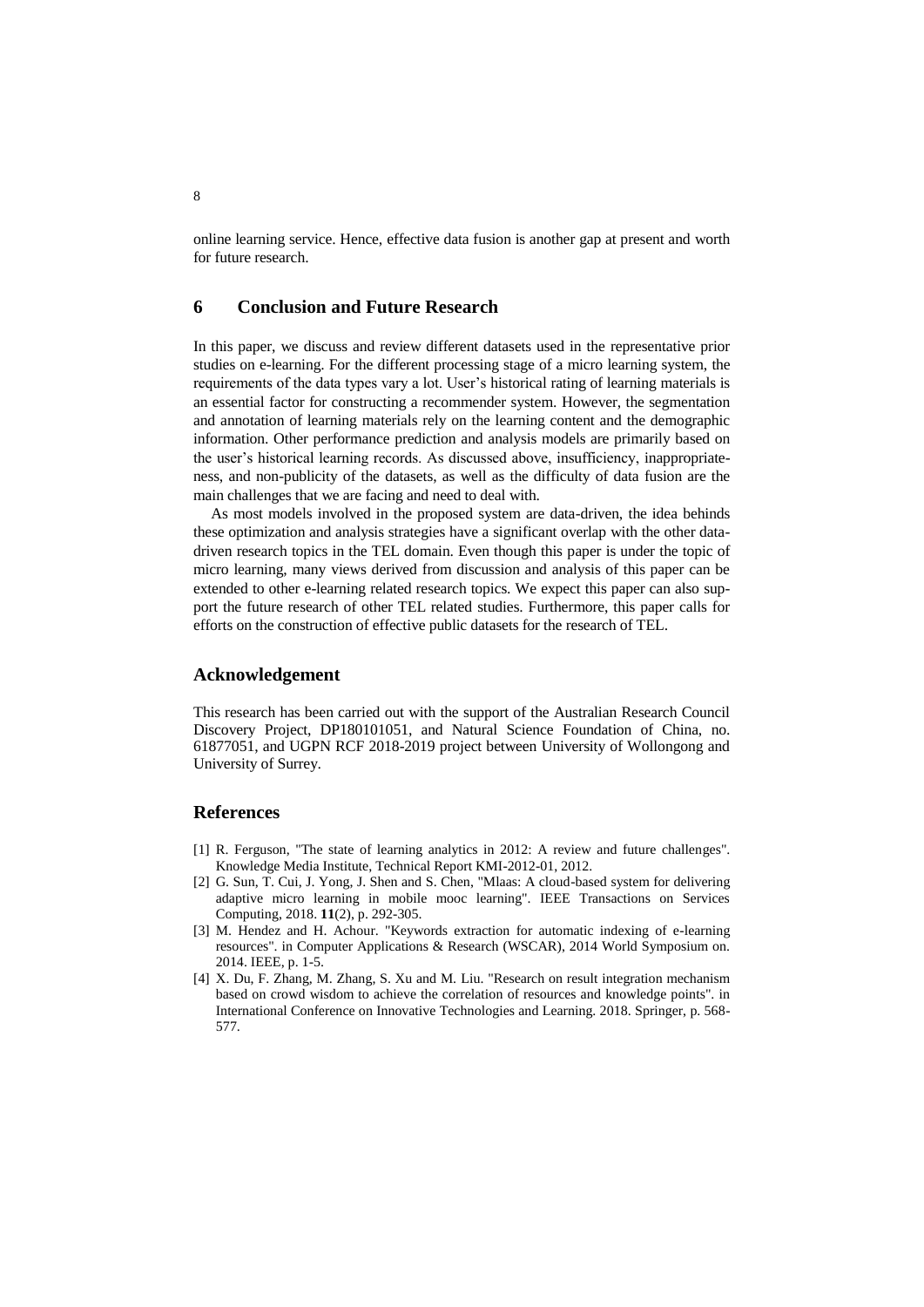- [5] K. Verbert, N. Manouselis, X. Ochoa, M. Wolpers, H. Drachsler, I. Bosnic and E. Duval, "Context-aware recommender systems for learning: A survey and future challenges". IEEE Transactions on Learning Technologies, 2012. **5**(4), p. 318-335.
- [6] N. Manouselis, H. Drachsler, R. Vuorikari, H. Hummel and R. Koper, Recommender systems in technology enhanced learning, in Recommender systems handbook. 2011, Springer. p. 387-415.
- [7] W. Chen, Z. Niu, X. Zhao and Y. Li, "A hybrid recommendation algorithm adapted in elearning environments". World Wide Web, 2014. **17**(2), p. 271-284.
- [8] H. Yang and C. Meinel, "Content based lecture video retrieval using speech and video text information". IEEE Transactions on Learning Technologies, 2014(2), p. 142-154.
- [9] D. Dessì, G. Fenu, M. Marras and D. R. Recupero, "Bridging learning analytics and cognitive computing for big data classification in micro-learning video collections". Computers in Human Behavior, 2018. p. 1-10.
- [10] J. Kim, P. J. Guo, D. T. Seaton, P. Mitros, K. Z. Gajos and R. C. Miller. "Understanding in-video dropouts and interaction peaks inonline lecture videos". in Proceedings of the first ACM conference on Learning@ scale conference. 2014. ACM, p. 31-40.
- [11] E. F. Risko, T. Foulsham, S. Dawson and A. Kingstone, "The collaborative lecture annotation system (clas): A new tool for distributed learning". IEEE Transactions on Learning Technologies, 2013. **6**(1), p. 4-13.
- [12] P. Welinder, S. Branson, P. Perona and S. J. Belongie. "The multidimensional wisdom of crowds". in Advances in neural information processing systems. 2010. p. 2424-2432.
- [13] D. Cernea, E. Del Moral and J. Gayo, "Soaf: Semantic indexing system based on collaborative tagging". Interdisciplinary Journal of E-Learning and Learning Objects, 2008. **4**(1), p. 137-149.
- [14] K. Niemann and M. Wolpers. "Usage context-boosted filtering for recommender systems in tel". in European Conference on Technology Enhanced Learning. 2013. Springer, p. 246- 259.
- [15] J. Shu, X. Shen, H. Liu, B. Yi and Z. Zhang, "A content-based recommendation algorithm for learning resources". Multimedia Systems, 2018. **24**(2), p. 163-173.
- [16] C.-N. Ziegler, S. M. McNee, J. A. Konstan and G. Lausen. "Improving recommendation lists through topic diversification". in Proceedings of the 14th international conference on World Wide Web. 2005. ACM, p. 22-32.
- [17] Q. Zhao, Y. Zhang and J. Chen. "An improved ant colony optimization algorithm for recommendation of micro-learning path". in Computer and Information Technology (CIT), 2016 IEEE International Conference on. 2016. IEEE, p. 190-196.
- [18] M. Chen, M. Tong, C. Liu, M. Han and Y. Xia. "Recommendation of learning path using an improved aco based on novel coordinate system". in Advanced Applied Informatics (IIAI-AAI), 2017 6th IIAI International Congress on. 2017. IEEE, p. 747-753.
- [19] Y. Zhou, C. Huang, Q. Hu, J. Zhu and Y. Tang, "Personalized learning full-path recommendation model based on lstm neural networks". Information Sciences, 2018. **444**, p. 135-152.
- [20] D. Wu, J. Lu and G. Zhang, "A fuzzy tree matching-based personalized e-learning recommender system". IEEE Transactions on Fuzzy Systems, 2015. **23**(6), p. 2412-2426.
- [21] F. M. Harper and J. A. Konstan, "The movielens datasets: History and context". Acm transactions on interactive intelligent systems (tiis), 2016. **5**(4), p. 19.
- [22] G. Fenza, F. Orciuoli and D. G. Sampson. "Building adaptive tutoring model using artificial neural networks and reinforcement learning". in Advanced Learning Technologies (ICALT), 2017 IEEE 17th International Conference on. 2017. IEEE, p. 460-462.
- [23] A. Al-Hmouz, J. Shen, R. Al-Hmouz and J. Yan, "Modeling and simulation of an adaptive neuro-fuzzy inference system (anfis) for mobile learning". IEEE Transactions on Learning Technologies, 2012. **5**(3), p. 226-237.